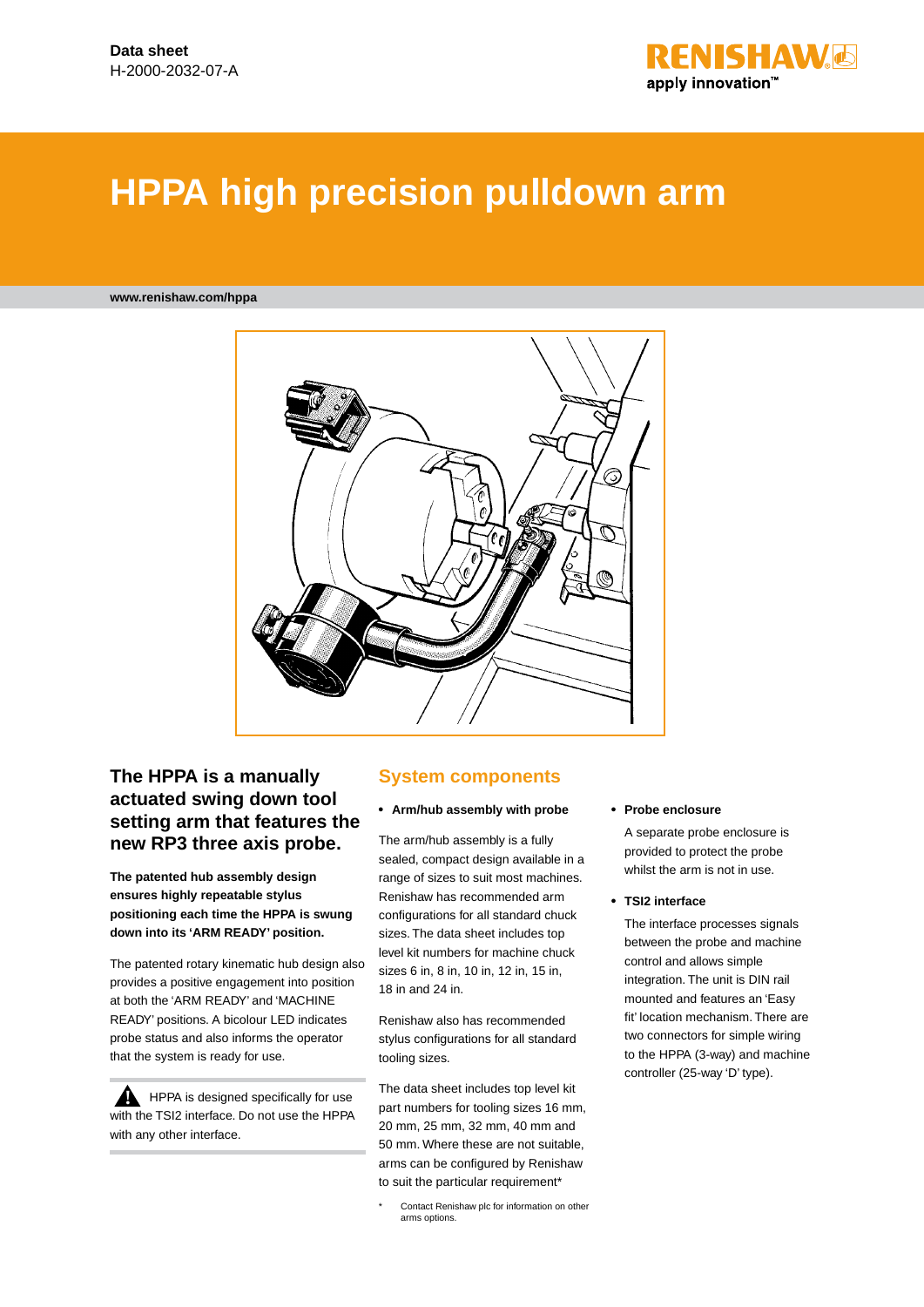# **HPPA system**



# **Benefits**

- • Tool setting times up to 90% faster.
- • Recommended OEM arm configurations for all standard chuck sizes.
- • Positional repeatability typically 5 μm (0.0002 in) 2 σ.
- • Rugged Renishaw design ensures fault free operation in the harshest of machine tool environments.
- Sealed to IPX8 (static).
- • LED indicator to show probe status and arm READY FOR USE.
- • Stylus "break stem" protects the probe if stylus overtravel limits are exceeded.
- • Stylus configurations to suit 16 mm, 20 mm, 25 mm, 32 mm, 40 mm and 50 mm tooling.

| <b>System specification</b>                      |                                             |                               |                                |  |  |  |  |
|--------------------------------------------------|---------------------------------------------|-------------------------------|--------------------------------|--|--|--|--|
| <b>Application</b>                               | CNC lathe tool setting                      |                               |                                |  |  |  |  |
| <b>Sense directions</b>                          | Probe                                       |                               |                                |  |  |  |  |
|                                                  | <b>Machine</b>                              | $\pm X$ . $\pm Z$ . $\pm Y$   |                                |  |  |  |  |
| <b>Typical positional</b>                        | 6 in - 15 in chuck arms                     | $5 \mu m$ 2 $\sigma$ X/Z      |                                |  |  |  |  |
| repeatability (at gauging<br>speed of 36 mm/min) | 18 in - 24 in chuck arms                    |                               | $8 \mu m$ 2 $\sigma$ X/Z       |  |  |  |  |
| <b>Environmental protection</b>                  | IPX8 (static)                               |                               |                                |  |  |  |  |
| <b>Operating temperature</b>                     | 5 °C to 60 °C (41 °F to 140 °F)             |                               |                                |  |  |  |  |
| Storage temperature                              | -10 °C to 70 °C (14 °F to 158 °F)           |                               |                                |  |  |  |  |
| Arm sweep angle                                  | 91°/90° (If Renishaw probe enclosure is not |                               |                                |  |  |  |  |
|                                                  | used, note maximum arm sweep angle of 91°)  |                               |                                |  |  |  |  |
|                                                  | RP3 probe data                              |                               |                                |  |  |  |  |
| RP3 stylus trigger force                         | <b>Machine XZ</b>                           |                               | 3.5 N / 350 gf (12.3 ozf) max. |  |  |  |  |
|                                                  |                                             | in high force direction.      |                                |  |  |  |  |
|                                                  |                                             | 1.5 N / 150 gf (5.3 ozf) max. |                                |  |  |  |  |
|                                                  |                                             | in low force direction.       |                                |  |  |  |  |
|                                                  | <b>Machine Y</b>                            |                               | 12 N / 1200 gf (42.3 ozf) max. |  |  |  |  |
| <b>RP3 stylus overtravel</b>                     | <b>Machine X</b>                            | ġ۰                            |                                |  |  |  |  |
|                                                  | <b>Machine Z</b>                            |                               |                                |  |  |  |  |
|                                                  | <b>Machine Y</b>                            | 2 mm (0.08 in)                |                                |  |  |  |  |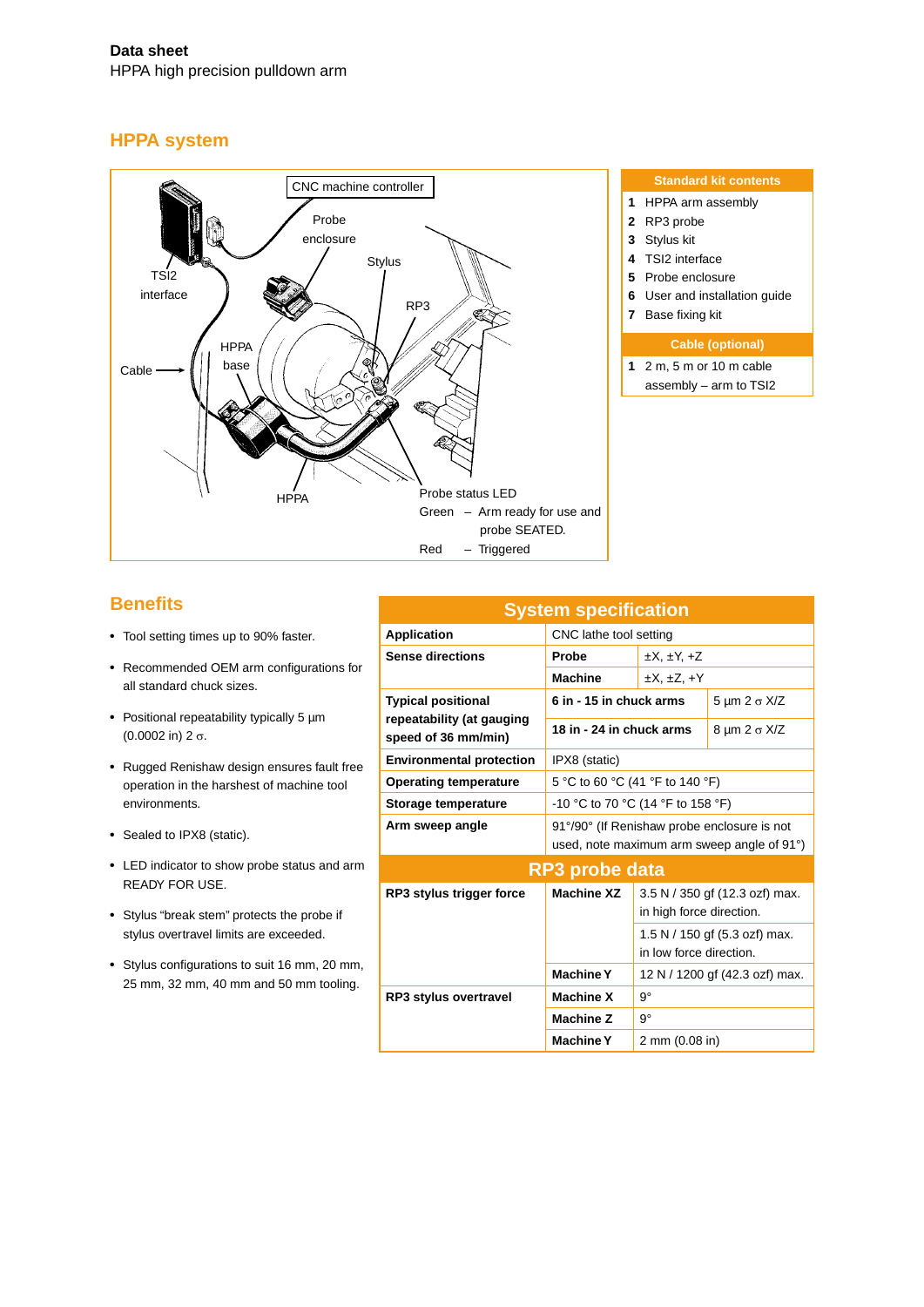

# **Stylus dimensions by tool size**









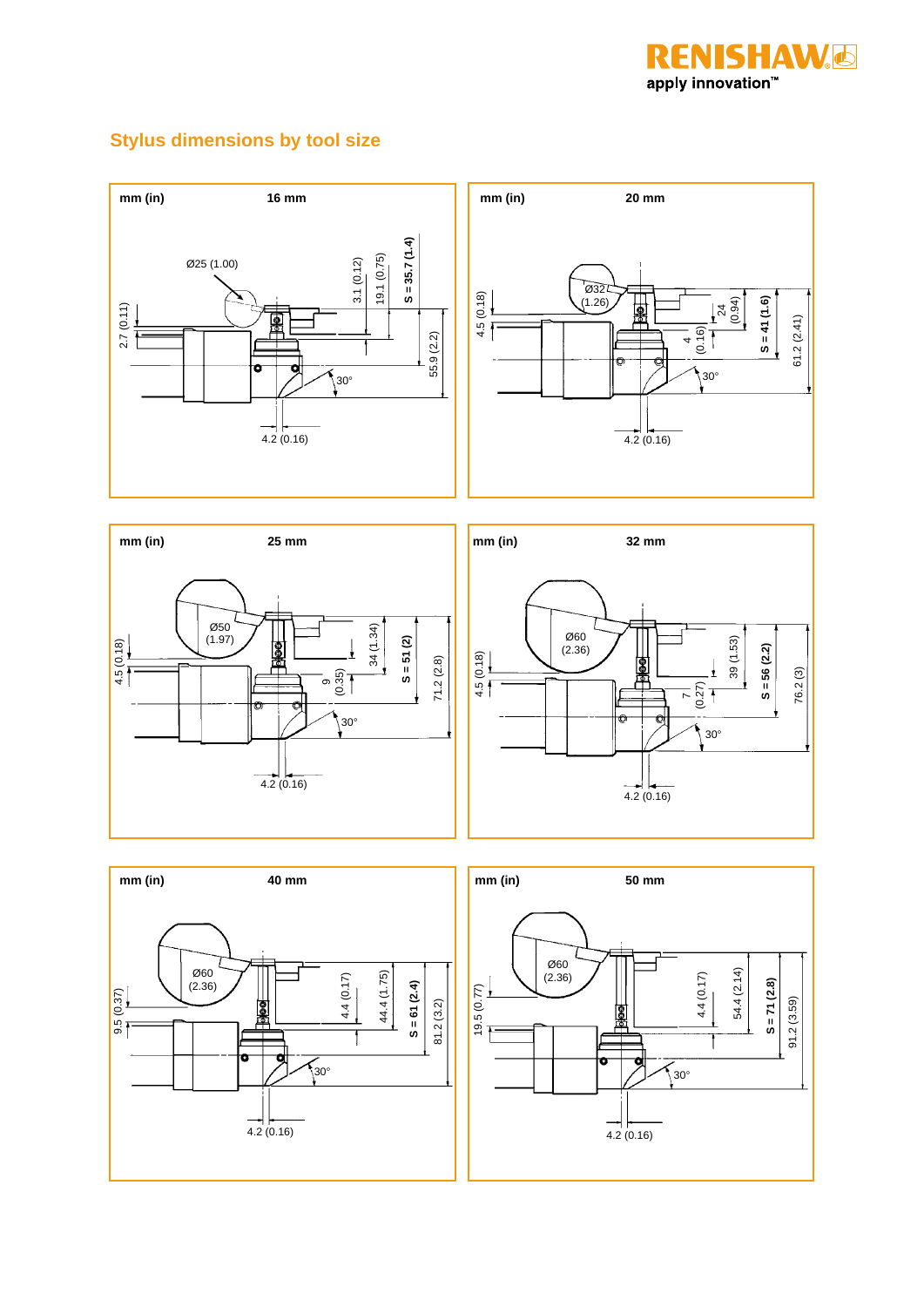# **Mounting dimensions**



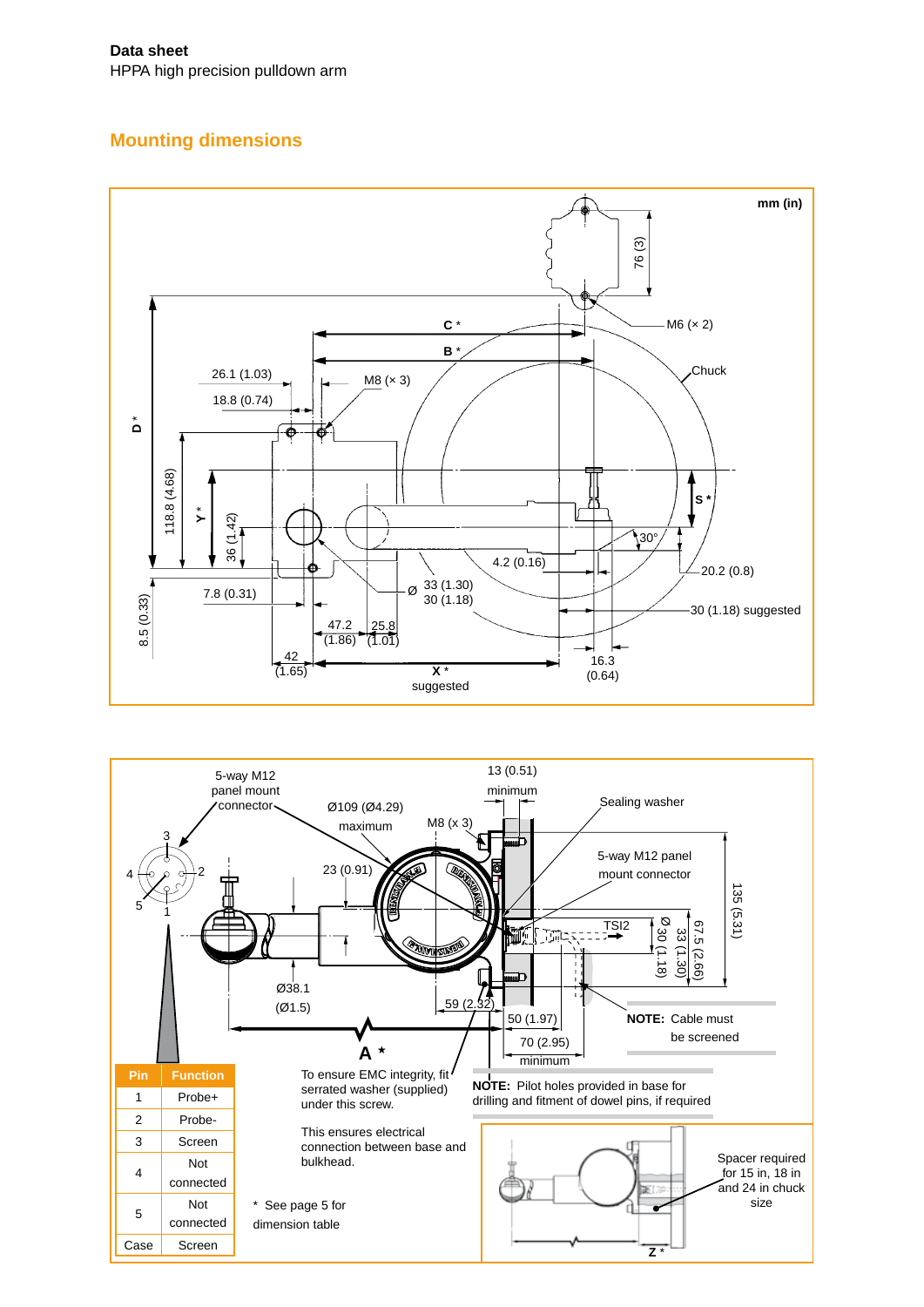

٦

## **Side exit version**

 $\mathsf{r}$ 

|               |                 | 19 mm A/F adaptor suitable for Ø12 steel tube<br>or Ø11 flexible conduit. Renishaw recommends |
|---------------|-----------------|-----------------------------------------------------------------------------------------------|
| <b>Colour</b> | <b>Function</b> | Thomas and Betts type conduit (Shureseal™ 1/4 in                                              |
| <b>Blue</b>   | Probe+          | TBEF 0250-50) or suitable alternative                                                         |
| Grey/black    | Screen          |                                                                                               |
| Green         | Probe-          |                                                                                               |
|               |                 | Cable to TSI2<br>Length: 7 m                                                                  |

<u> 1989 - Johann Barn, mars eta bainar eta idazlea (</u>

# **Dimensions mm (in)**

| <b>Chuck</b> | <b>Tooling</b>                                            | <b>Arm size</b> |                  | $\mathbf{C}$   |                | $S^*$                                                           |                  | Y                                                                             |               |                   |  |
|--------------|-----------------------------------------------------------|-----------------|------------------|----------------|----------------|-----------------------------------------------------------------|------------------|-------------------------------------------------------------------------------|---------------|-------------------|--|
| size         | size                                                      | A               | B                |                | D              |                                                                 | $\mathsf{x}$     |                                                                               | z             | <b>Tube shape</b> |  |
| 6 in         | 16 mm<br>20 mm<br>25 mm<br>32 mm                          | 250<br>(9.84)   | 219.2<br>(8.63)  | 212<br>(8.35)  | 212<br>(8.35)  | 35.7(1.4)<br>41(1.6)<br>51(2)<br>56 (2.2)                       | 189.2<br>(7.45)  | 71.7 (2.82)<br>77 (3.03)<br>87 (3.42)<br>92 (3.62)                            | N/A           |                   |  |
| 8 in         | 16 mm<br>20 mm<br>25 mm<br>32 mm                          | 286<br>(11.26)  | 249.2<br>(9.81)  | 242<br>(9.53)  | 248<br>(9.76)  | 35.7(1.4)<br>41(1.6)<br>51(2)<br>56 (2.2)                       | 219.2<br>(8.63)  | 71.7 (2.82)<br>77 (3.03)<br>87 (3.42)<br>92 (3.62)                            | N/A           |                   |  |
| 10 in        | 16 mm<br>20 mm<br>25 mm<br>32 mm<br>40 mm                 | 335<br>(13.19)  | 298.2<br>(11.74) | 291<br>(11.46) | 297<br>(11.69) | 35.7(1.4)<br>41(1.6)<br>51(2)<br>56 (2.2)<br>61(2.4)            | 268.2<br>(10.56) | 71.7 (2.82)<br>77 (3.03)<br>87 (3.42)<br>92 (3.62)<br>97 (3.82)               | N/A           |                   |  |
| 12 in        | <b>16 mm</b><br>20 mm<br>25 mm<br>32 mm<br>40 mm<br>50 mm | 368<br>(14.49)  | 298.2<br>(11.74) | 291<br>(11.46) | 330<br>(12.99) | 35.7(1.4)<br>41(1.6)<br>51(2)<br>56 (2.2)<br>61(2.4)<br>71(2.8) | 268.2<br>(10.56) | 71.7 (2.82)<br>77 (3.03)<br>87 (3.42)<br>92 (3.62)<br>97 (3.82)<br>107 (4.21) | N/A           |                   |  |
| 15 in        | 20 mm<br>25 mm<br>32 mm<br>40 mm<br>50 mm                 | 400<br>(15.75)  | 343.2<br>(13.51) | 336<br>(13.23) | 362<br>(14.25) | 41(1.6)<br>51(2)<br>56 (2.2)<br>61(2.4)<br>71(2.8)              | 313.2<br>(12.33) | 77 (3.03)<br>87 (3.42)<br>92 (3.62)<br>97 (3.82)<br>107 (4.21)                | 60<br>(2.36)  |                   |  |
| 18 in        | 25 mm<br>32 mm<br>40 mm<br>50 mm                          | 469<br>(18.46)  | 383.2<br>(15.09) | 376<br>(14.80) | 431<br>(16.97) | 51(2)<br>56 (2.2)<br>61(2.4)<br>71 (2.8)                        | 353.2<br>(13.91) | 87 (3.42)<br>92 (3.62)<br>97 (3.82)<br>107 (4.21)                             | 60<br>(2.36)  |                   |  |
| 24 in        | 25 mm<br>32 mm<br>40 mm<br>50 mm                          | 555<br>(21.85)  | 458.2<br>(18.04) | 451<br>(17.76) | 517<br>(20.35) | 51(2)<br>56 (2.2)<br>61(2.4)<br>71 (2.8)                        | 428.2<br>(16.86) | 87 (3.42)<br>92 (3.62)<br>97 (3.82)<br>107 (4.21)                             | 120<br>(4.72) |                   |  |

\* Stylus height, S, is adjustable by ±1.5 mm.

# **Machine X - Z axis application (standard)**



Please contact Renishaw plc for further information regarding machine Y axis applications.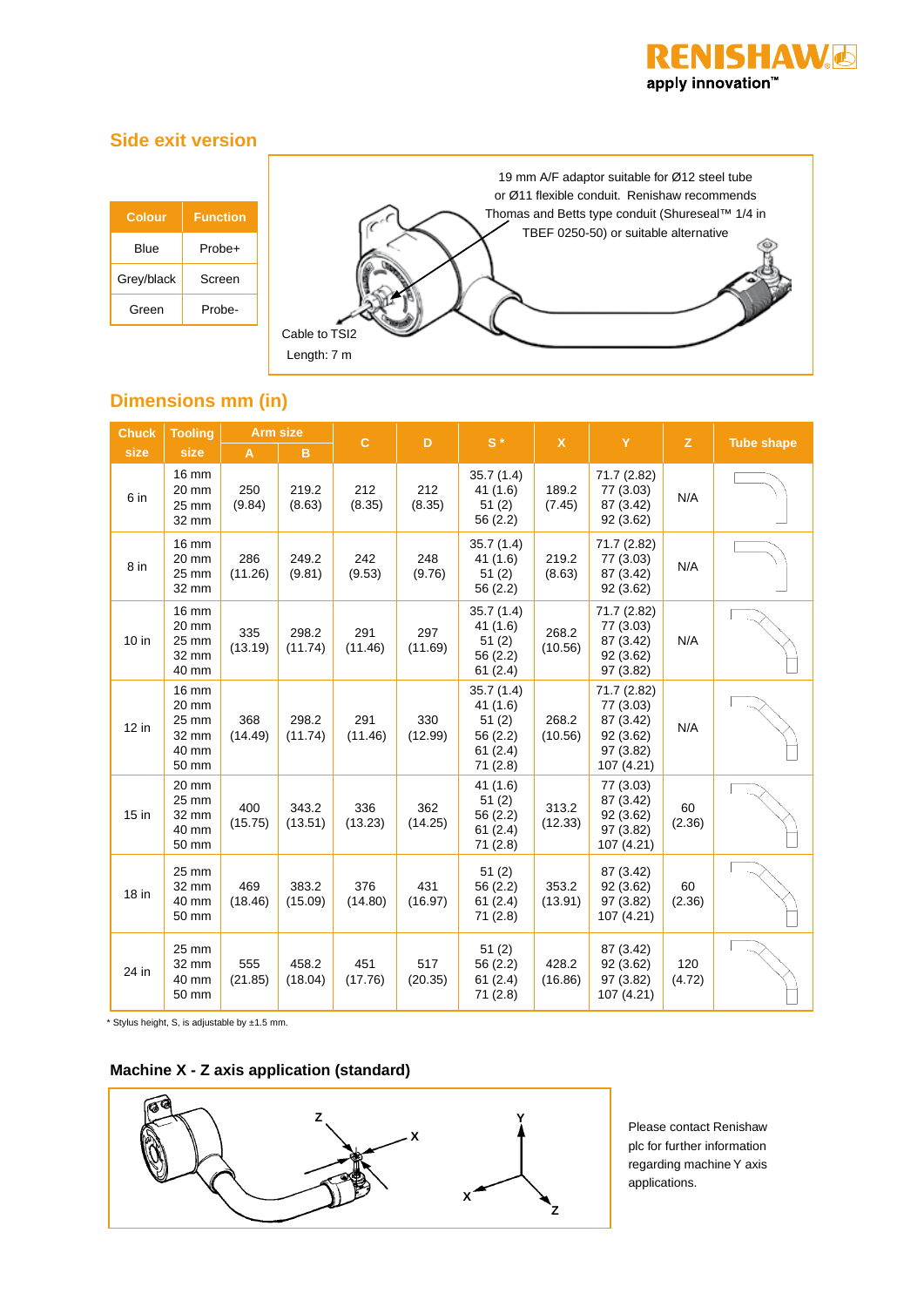# **TSI2 interface**



INPUTS: All internally pulled down (2K4) ACTIVE HIGH inputs

#### **Probe signal outputs**

�

(PL1-2) X-O (PL1-3) X+O (PL1-4) Z-O (PL1-5) Z+O

OCT ACTIVE HIGH outputs

Vss - 3.8 V @ max. source 120 mA (one probe signal output only)

Vss - 2.4 V @ 20 mA

## **Arm ready (ARO) / machine ready (MRO) outputs**

(PL1-6) ARO (PL1-7) MRO

OCT ACTIVE HIGH outputs

Vss - 2.4 V @ max. source 20 mA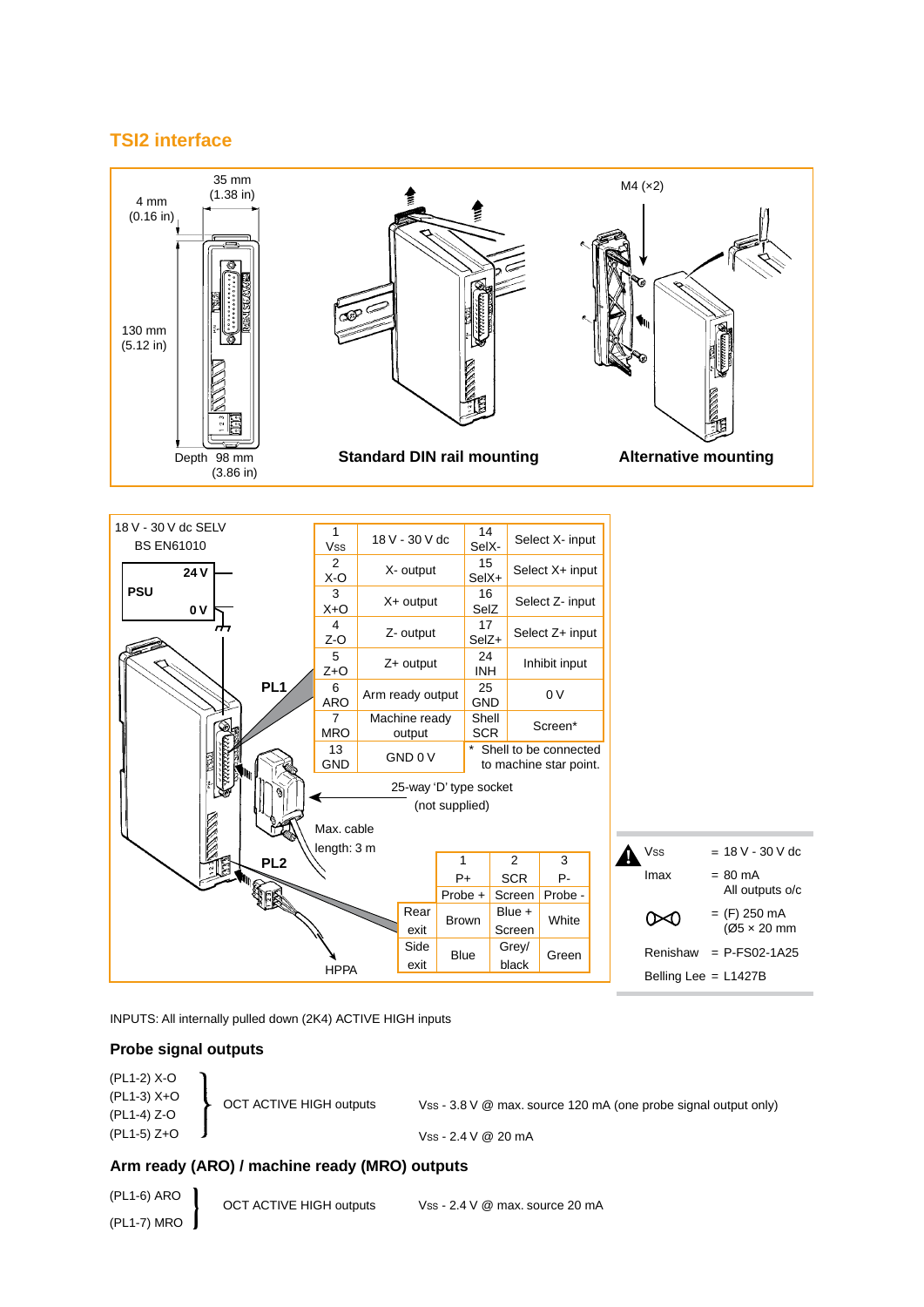